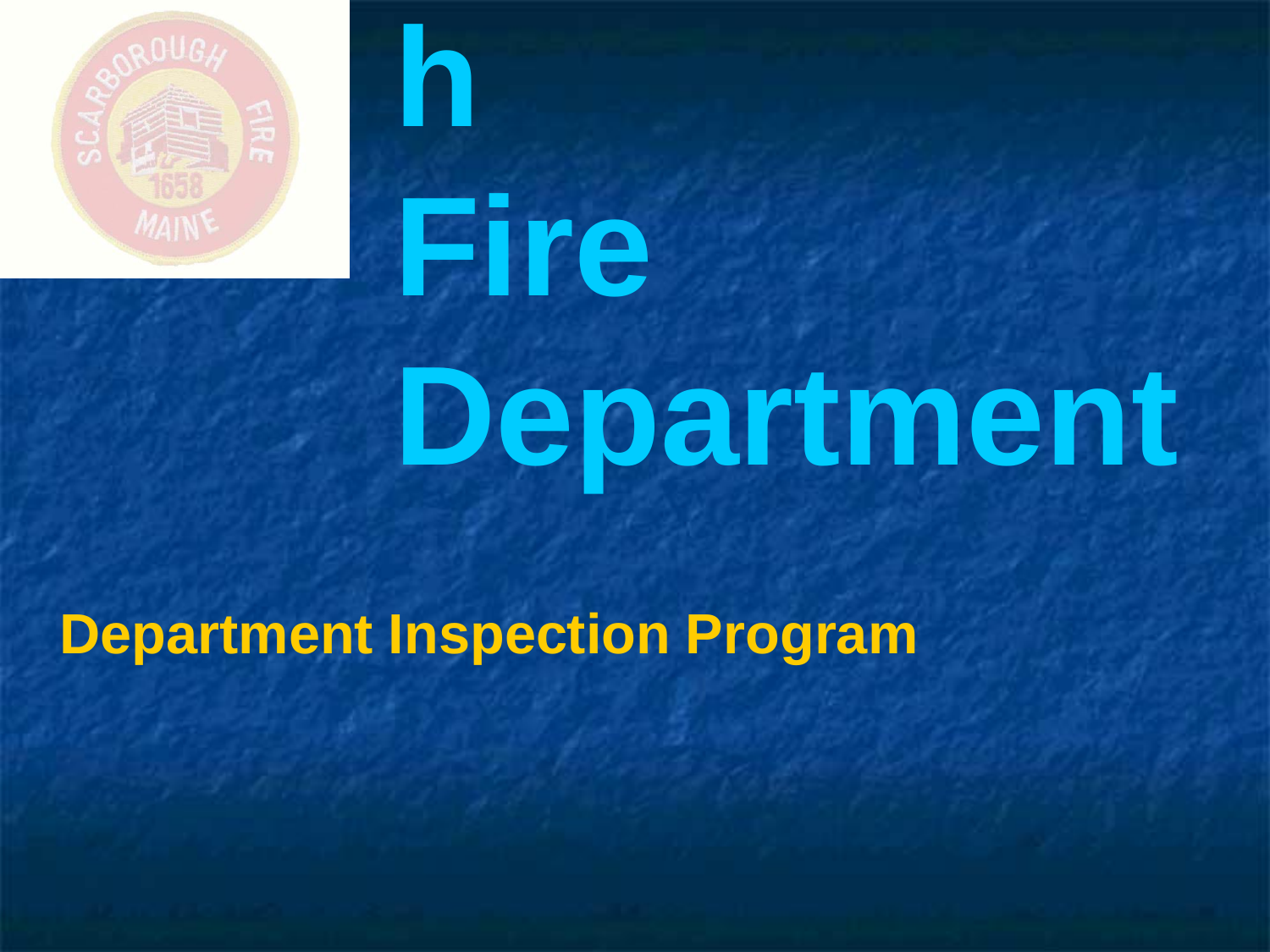#### **Inspections**

■ Will include Building Information ■ 1 Inspection Sheet for each occupancy (not building) ie. Payne Rd Plaza ■Annual Inspections will be issued March thru November ■Monthly Inspections will be issued year round ■Inspections will be done on paper and turned into Oak Hill weekly ■Car 6 & 12 will still perform re-inspects and plans review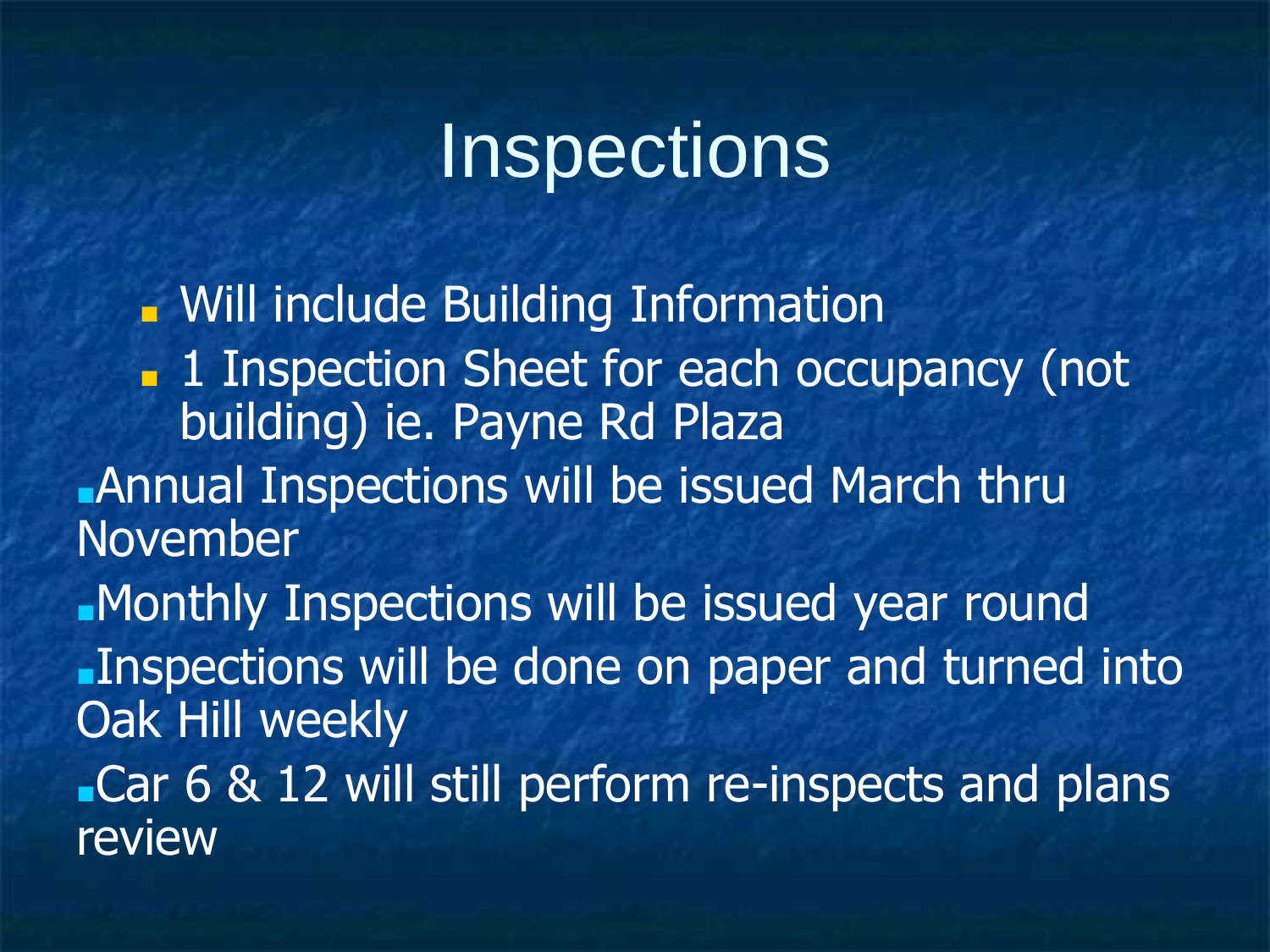#### **Process**

Inspections will be assigned by  $C7$  to the on duty crews, usually once a week on a rotating day.

2. Station Leader will assign inspections and the On Duty Crews will complete inspections sheets as indicated. (If there is an immediate high life hazard violations, you are requested to contact Car 7 or the duty Chief).

3. Inspections are turned into Oak Hill with weekly paperwork

4. Car 6 or 12 read each inspection sheet and verify any listed violations.

5. The secretaries upload the Inspection information and mail the paperwork to the building owner or business.

6. Any violations generate a 30, 60 or 90 day re inspection date which Car 6 or 12 will be assigned to follow up on.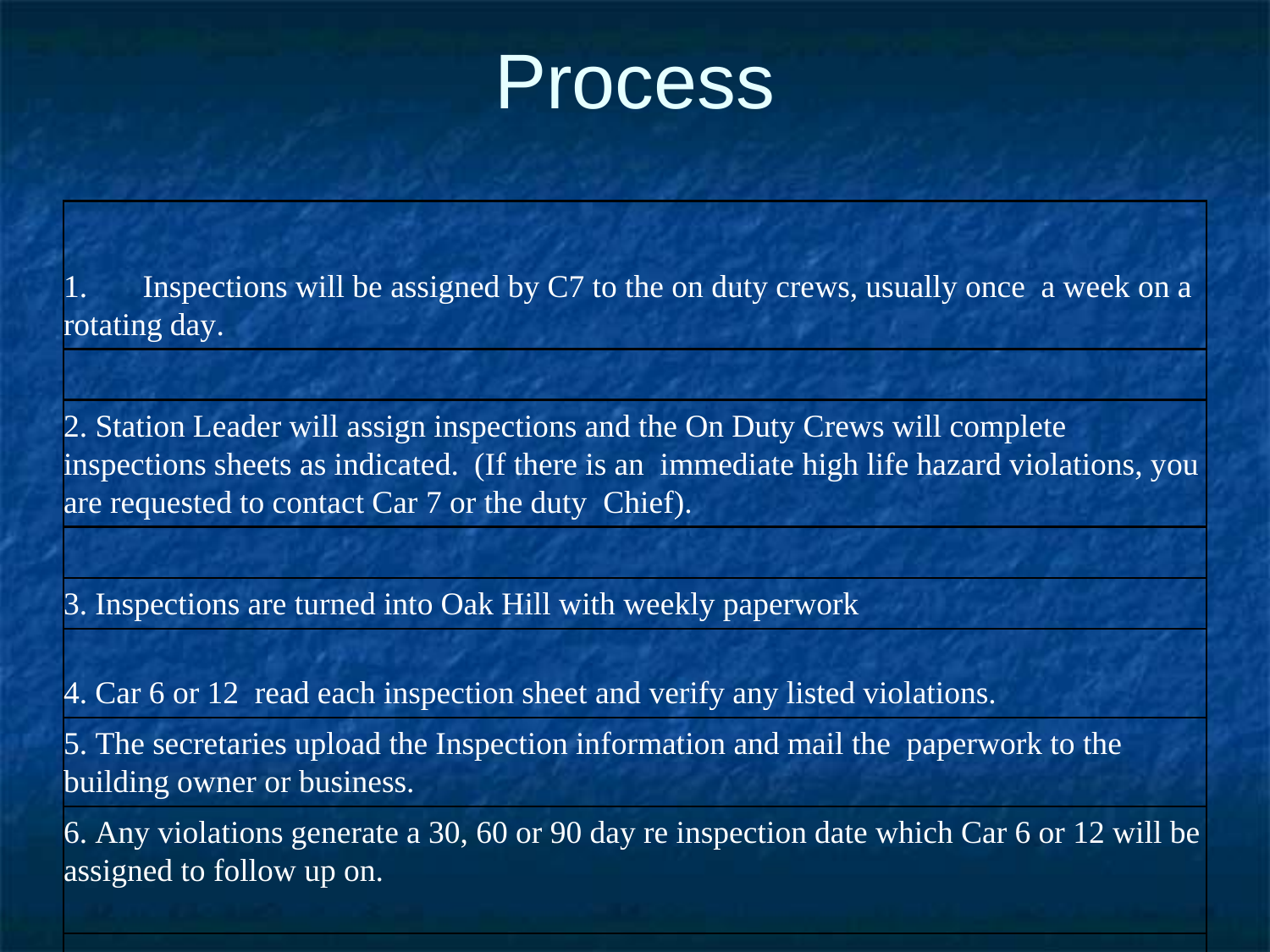### Inspection Districts

#### ■ Engine 1 - Ladder 2

**All E-1 District, plus Black Point Rd to Route 1** ■ Engine 3

- All E-3 District, plus Rte 1 from SP to Portland Farms Rd
- Engine 4
- **All E-4 District, plus Pine Point Rd to Route 1** ■ Engine 5
	- All E-5 District, plus Mussey Rd, Payne Rd from SP to Exit 42
- **Engine**  $6$  **Ladder**  $1$  **Rescue 2** 
	- E-6 District except Pine Point Rd, plus Route 1 from Saco line to Scarborough Downs
- **Engine**  $7 -$  **Rescue 1**

■ E-7 District except as listed above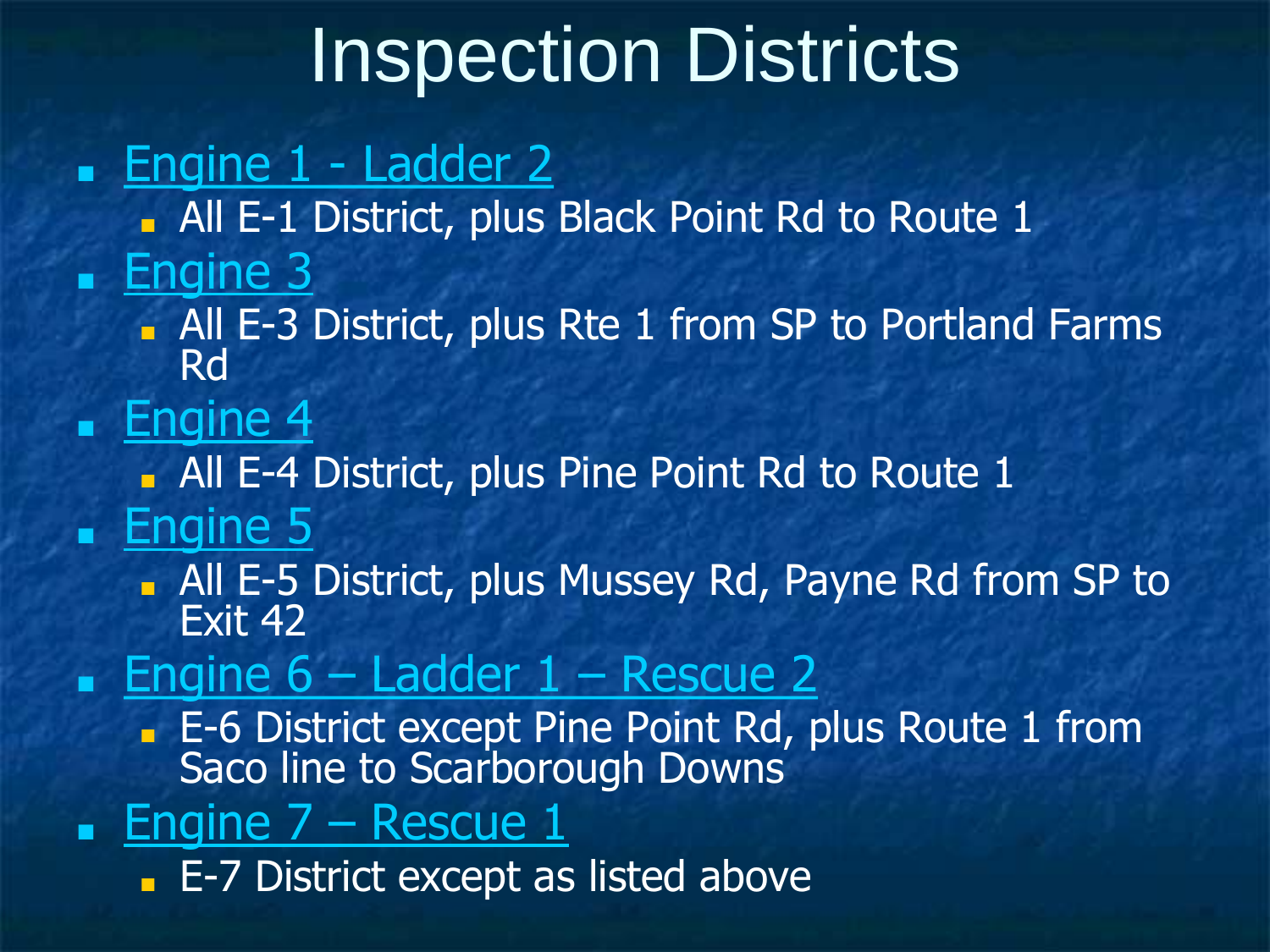| <b>A</b> Report Designer - ins 9lwi.frx - Page 1 - fh - FIREHOUSE Software (Remote)                              |                                                                                                                                                                                                                                                                                                                                                                                         |                                                 |                 |
|------------------------------------------------------------------------------------------------------------------|-----------------------------------------------------------------------------------------------------------------------------------------------------------------------------------------------------------------------------------------------------------------------------------------------------------------------------------------------------------------------------------------|-------------------------------------------------|-----------------|
|                                                                                                                  |                                                                                                                                                                                                                                                                                                                                                                                         | Scarborough Pire Department                     | Engine-Group    |
|                                                                                                                  |                                                                                                                                                                                                                                                                                                                                                                                         |                                                 |                 |
|                                                                                                                  |                                                                                                                                                                                                                                                                                                                                                                                         | Annual Fire Inspection                          |                 |
|                                                                                                                  |                                                                                                                                                                                                                                                                                                                                                                                         |                                                 | Due: 08/01/2006 |
|                                                                                                                  | Occupancy ID# 3605                                                                                                                                                                                                                                                                                                                                                                      | Insp Type: 200                                  |                 |
| <b>CUMBERLAND FARMS</b>                                                                                          |                                                                                                                                                                                                                                                                                                                                                                                         | Contact Info:                                   | Bus. Phone:     |
| 245 ROUTE 1                                                                                                      |                                                                                                                                                                                                                                                                                                                                                                                         | KEN TUTTLE,<br>245 U.S. ROUTE 1                 | After Hours:    |
| SCARBOROUGH, ME 04074                                                                                            |                                                                                                                                                                                                                                                                                                                                                                                         |                                                 |                 |
|                                                                                                                  |                                                                                                                                                                                                                                                                                                                                                                                         | SCARBOROUGH, ME 04074                           | Fax:            |
|                                                                                                                  | Times: $\sqrt{ \frac{2}{2} \frac{1}{2} \frac{1}{2} \frac{1}{2} \frac{1}{2} \frac{1}{2} \frac{1}{2} \frac{1}{2} \frac{1}{2} \frac{1}{2} \frac{1}{2} \frac{1}{2} \frac{1}{2} \frac{1}{2} \frac{1}{2} \frac{1}{2} \frac{1}{2} \frac{1}{2} \frac{1}{2} \frac{1}{2} \frac{1}{2} \frac{1}{2} \frac{1}{2} \frac{1}{2} \frac{1}{2} \frac{1}{2} \frac{1}{2} \frac{1}{2} \frac{1}{2} \frac{1}{2}$ | Owner ___ Occupant ___ Key Holder_              |                 |
| $Inspector(s)$ :                                                                                                 |                                                                                                                                                                                                                                                                                                                                                                                         | Occupancy: 500 Mercantile, business, Other      |                 |
|                                                                                                                  | Property Ownership:<br>Detector Type:                                                                                                                                                                                                                                                                                                                                                   |                                                 |                 |
|                                                                                                                  | Power Supply:                                                                                                                                                                                                                                                                                                                                                                           |                                                 |                 |
| Notes:<br>6 AM TO 12 PM MON - SUN                                                                                | Alarm Monitoring:                                                                                                                                                                                                                                                                                                                                                                       |                                                 |                 |
|                                                                                                                  | Extinguishing System:                                                                                                                                                                                                                                                                                                                                                                   |                                                 |                 |
|                                                                                                                  | <b>Building Status:</b>                                                                                                                                                                                                                                                                                                                                                                 |                                                 |                 |
|                                                                                                                  | Mixed Property Use:                                                                                                                                                                                                                                                                                                                                                                     |                                                 |                 |
|                                                                                                                  | Structure Type:                                                                                                                                                                                                                                                                                                                                                                         |                                                 |                 |
|                                                                                                                  | Construction Type:                                                                                                                                                                                                                                                                                                                                                                      |                                                 |                 |
|                                                                                                                  | <b>Building Class:</b>                                                                                                                                                                                                                                                                                                                                                                  |                                                 |                 |
|                                                                                                                  |                                                                                                                                                                                                                                                                                                                                                                                         |                                                 |                 |
|                                                                                                                  |                                                                                                                                                                                                                                                                                                                                                                                         |                                                 |                 |
| Office Use: Re-Inspection Days [ ]30 [ ]60 [ ]90 Pass Fail N/A                                                   |                                                                                                                                                                                                                                                                                                                                                                                         | Notes:                                          |                 |
| Exits                                                                                                            |                                                                                                                                                                                                                                                                                                                                                                                         | $[1]$                                           |                 |
| 10.15 Exits Free From Obstruction<br>10.05 Fire Escapes Properly Maintained [ ] [ ]                              |                                                                                                                                                                                                                                                                                                                                                                                         |                                                 |                 |
|                                                                                                                  |                                                                                                                                                                                                                                                                                                                                                                                         |                                                 |                 |
| 10.20 Exits Signs Properly Lit<br>80.10 Exits Open Dir. of Travel w/Closer<br>10.25 Emergency Lights Operational |                                                                                                                                                                                                                                                                                                                                                                                         |                                                 |                 |
|                                                                                                                  |                                                                                                                                                                                                                                                                                                                                                                                         | $\begin{array}{ccc} & 1 & 1 \\ & & \end{array}$ |                 |
| Fire Alarm Systems                                                                                               |                                                                                                                                                                                                                                                                                                                                                                                         |                                                 |                 |
| 20.25 Panel "Normal", Accessible & Legible [ ] [ ]<br>20.30 Devices Clear & Accessible [ ] [ ]                   |                                                                                                                                                                                                                                                                                                                                                                                         |                                                 |                 |
| Fire Extinguishers                                                                                               |                                                                                                                                                                                                                                                                                                                                                                                         |                                                 |                 |
|                                                                                                                  |                                                                                                                                                                                                                                                                                                                                                                                         |                                                 |                 |
| 40.10 Ease of Access                                                                                             |                                                                                                                                                                                                                                                                                                                                                                                         | [1]                                             |                 |
|                                                                                                                  |                                                                                                                                                                                                                                                                                                                                                                                         |                                                 |                 |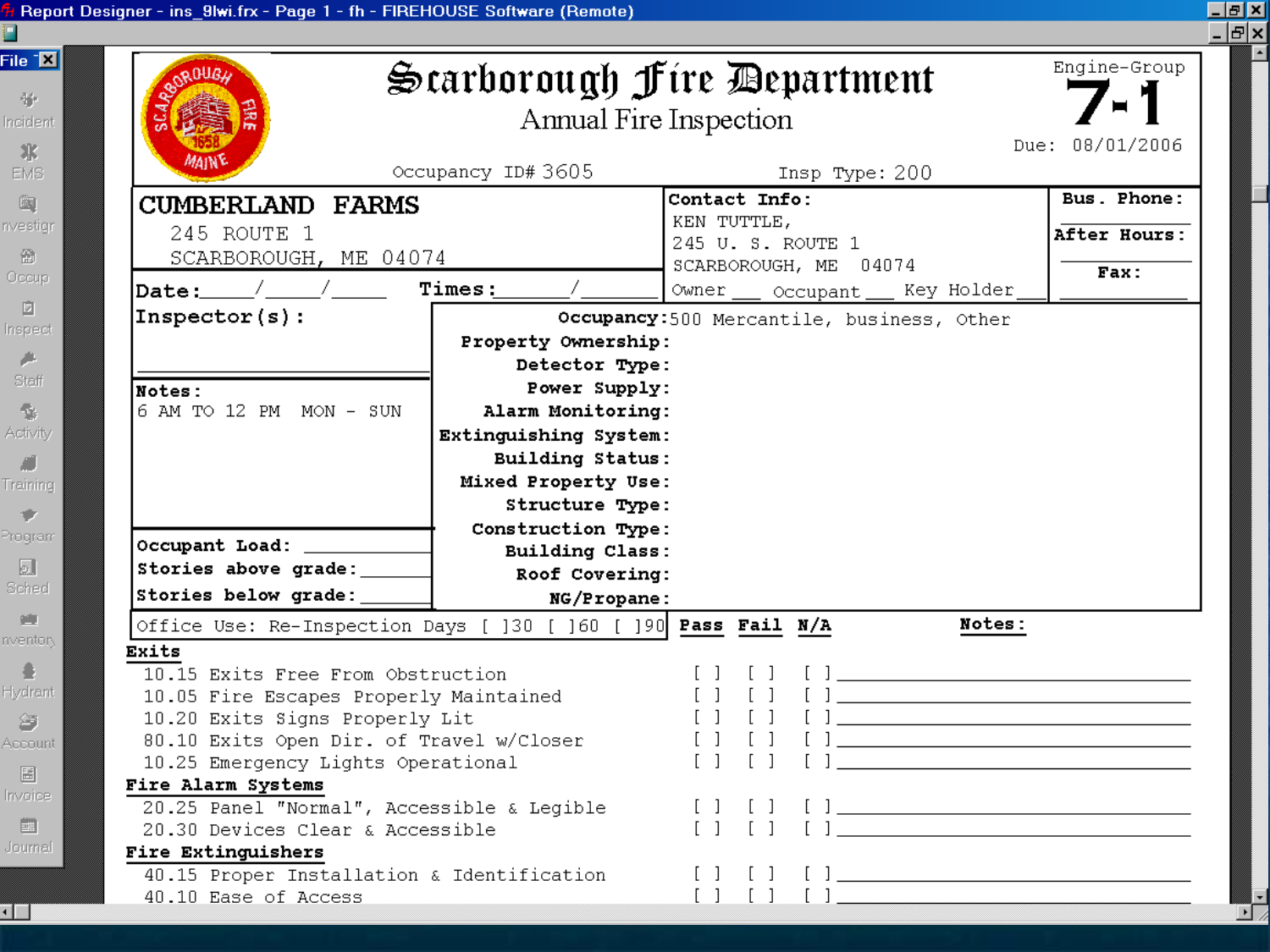$\boxed{2}$ Sche  $\frac{1}{2}$ nvento  $\triangleq$ **Hydra**  $\left\langle \frac{\partial \mathbf{F}}{\partial \mathbf{r}}\right\rangle$ Accou  $\boxed{\frac{1}{100}}$ Invoic Journal

 $\overline{\mathbf{E}}$ 

|                                            | <b>A</b> Report Designer - ins_9jil.frx - Page 1 - fh - FIREHOUSE Software (Remote) |                                  |                                        |  |                                                                                                                                                                                                                               |  |
|--------------------------------------------|-------------------------------------------------------------------------------------|----------------------------------|----------------------------------------|--|-------------------------------------------------------------------------------------------------------------------------------------------------------------------------------------------------------------------------------|--|
|                                            |                                                                                     |                                  |                                        |  |                                                                                                                                                                                                                               |  |
| OROUGA                                     | $\mathfrak{S}$ carborough Pire Department                                           |                                  |                                        |  | Engine-Group                                                                                                                                                                                                                  |  |
|                                            | Monthly Fire Inspection                                                             |                                  |                                        |  |                                                                                                                                                                                                                               |  |
|                                            |                                                                                     |                                  |                                        |  | Due: 01/01/2006                                                                                                                                                                                                               |  |
|                                            | Occupancy ID#3897<br>Insp Type: 210                                                 |                                  |                                        |  |                                                                                                                                                                                                                               |  |
| <b>HIGH SCHOOL</b><br>20 GORHAM RD         | SCARBOROUGH, ME 04074                                                               |                                  |                                        |  |                                                                                                                                                                                                                               |  |
|                                            | Date Inspected: $\frac{1}{\sqrt{1-\frac{1}{2}}}$                                    |                                  |                                        |  |                                                                                                                                                                                                                               |  |
|                                            |                                                                                     |                                  |                                        |  |                                                                                                                                                                                                                               |  |
|                                            | Office Use: Re-Inspection Days [ ]30 [ ]60 [ ]90 <b>Time In:</b> ________           |                                  |                                        |  | Time Out:<br>Notes:                                                                                                                                                                                                           |  |
| Exits                                      |                                                                                     |                                  | <b>Pass Fail N/A</b>                   |  |                                                                                                                                                                                                                               |  |
|                                            | 10.05 Free From Obstruction                                                         |                                  |                                        |  |                                                                                                                                                                                                                               |  |
|                                            | 10.20 Exit Signs & Emergency Lights Illuminated                                     |                                  |                                        |  |                                                                                                                                                                                                                               |  |
| Fire Alarm Systems                         |                                                                                     |                                  |                                        |  |                                                                                                                                                                                                                               |  |
|                                            | 20.25 Panel Clear, Accessible & Legible                                             |                                  |                                        |  |                                                                                                                                                                                                                               |  |
| Fire Extinguishers                         |                                                                                     |                                  |                                        |  |                                                                                                                                                                                                                               |  |
|                                            | 40.10 Ease of Access                                                                |                                  |                                        |  | $[1]$ $[1]$ $[1]$ $[$ $[$ $]$ $[$ $]$ $[$ $]$ $[$ $]$ $[$ $]$ $[$ $]$ $[$ $]$ $[$ $]$ $[$ $]$ $[$ $]$ $[$ $]$ $[$ $]$ $[$ $]$ $[$ $]$ $[$ $]$ $[$ $]$ $[$ $]$ $[$ $]$ $[$ $]$ $[$ $]$ $[$ $]$ $[$ $]$ $[$ $]$ $[$ $]$ $[$ $]$ |  |
| 40.05 Tested & Tagged<br>Sprinkler Systems |                                                                                     |                                  |                                        |  |                                                                                                                                                                                                                               |  |
|                                            | 30.05 Head Clerance >18"                                                            | $\begin{array}{ccc} \end{array}$ |                                        |  |                                                                                                                                                                                                                               |  |
|                                            | 30.20 Tested & Tagged                                                               |                                  | $[\ ]$                                 |  |                                                                                                                                                                                                                               |  |
|                                            | 30.30 Sprinkler Room Labeled                                                        |                                  | $\begin{bmatrix} 1 \\ 1 \end{bmatrix}$ |  |                                                                                                                                                                                                                               |  |
|                                            |                                                                                     |                                  |                                        |  |                                                                                                                                                                                                                               |  |
| General                                    |                                                                                     |                                  |                                        |  |                                                                                                                                                                                                                               |  |

 $\frac{1}{2}$